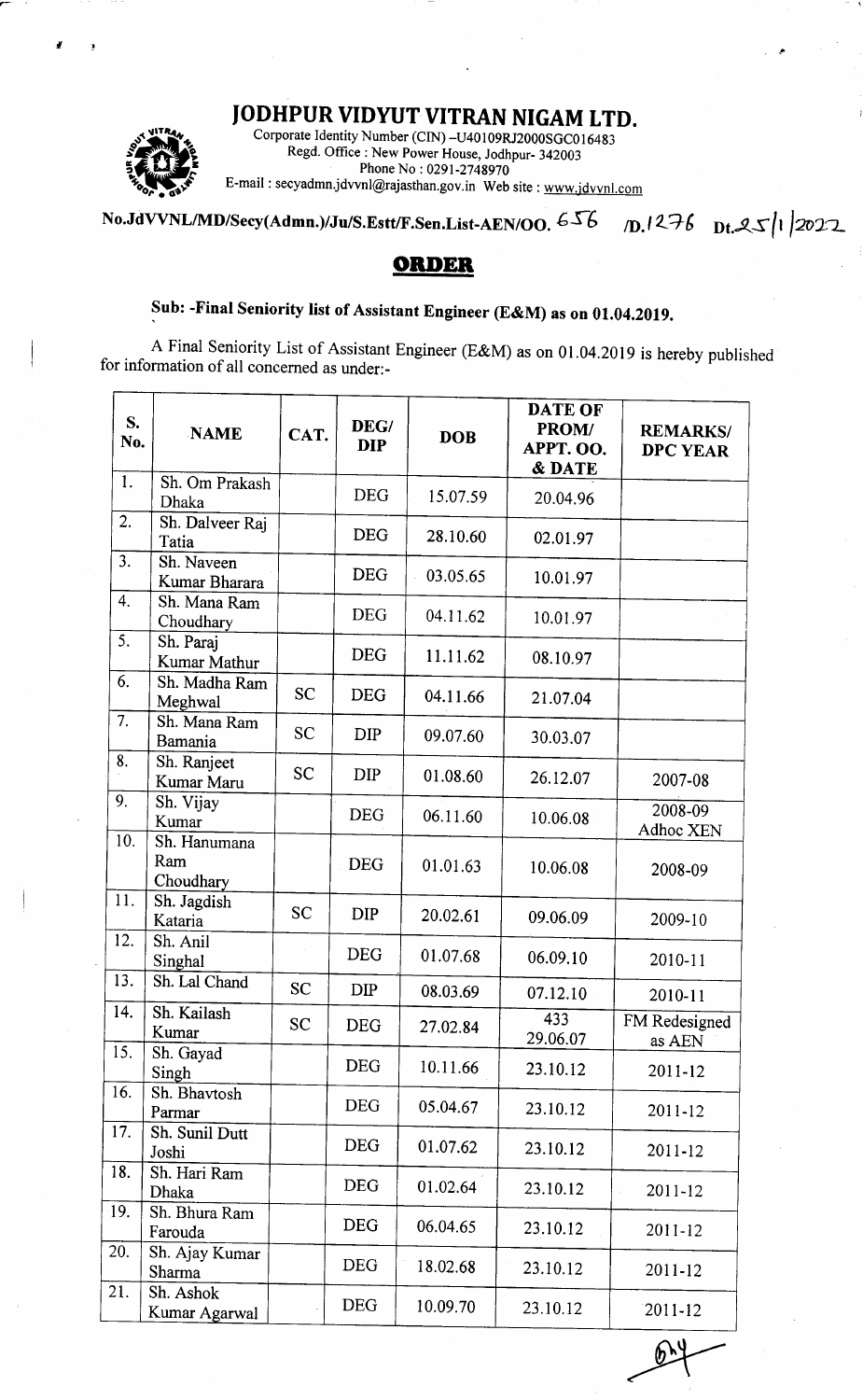| S.<br>No. |         | <b>NAME</b>                    | CAT.       |            | DEG/<br><b>DIP</b> |            | <b>DOB</b> |          | DATE OF<br><b>PROM/</b><br>APPT. OO.<br>& DATE |                     | <b>REMARKS/</b><br>DPC YEAR |
|-----------|---------|--------------------------------|------------|------------|--------------------|------------|------------|----------|------------------------------------------------|---------------------|-----------------------------|
| 22.       |         | Sh. Dev Karan                  |            |            | <b>DEG</b>         |            | 02.07.67   |          | 23.10.12                                       |                     | 2011-12                     |
| 23.       |         | Choudhary<br>Sh. Har Lal       |            |            | <b>DIP</b>         |            | 12.11.59   |          | 23.10.12                                       |                     | 2011-12                     |
| 24.       | Vishnoi | Sh. Harish                     | <b>SC</b>  |            | <b>DIP</b>         |            | 05.07.69   |          | 23.10.12                                       |                     | 2011-12                     |
|           | Devpal  |                                |            |            |                    |            | 15.06.69   |          | 23.10.12                                       |                     | 2011-12                     |
| 25.       |         | Sh. Laxman Das                 | <b>SC</b>  |            | <b>DIP</b>         |            |            |          | 23.10.2012                                     |                     | 2011-12                     |
| 26.       |         | Sh. Bhup Singh                 | <b>SC</b>  |            | <b>DIP</b>         |            | 01.07.68   |          | 23.10.12                                       |                     | 2011-12                     |
| 27.       | Parihar | Sh. Babu Lal                   | <b>SC</b>  |            | <b>DIP</b>         |            | 05.05.67   |          |                                                |                     | 2011-12                     |
| 28.       |         | Sh. Harish                     | <b>SC</b>  |            | <b>DIP</b>         |            | 15.07.66   |          | 23.10.12                                       |                     | FM re-                      |
| 29.       | Arora   | Chandra Dhalia<br>Sh. Jitendra | <b>GEN</b> |            | <b>DEG</b>         |            | 12.03.80   |          | 347/681<br>15.09.08                            |                     | designated as<br><b>AEN</b> |
|           |         | Sh. Mahesh                     |            |            |                    |            | 02.06.85   |          | 348/682                                        |                     | $-do-$                      |
| 30.       |         | Kumar Daiya                    | <b>OBC</b> |            | <b>DEG</b>         |            |            |          | 15.09.08<br>349/683                            |                     |                             |
| 31.       |         | Sh. Dharmendra                 | OBC        |            | <b>DEG</b>         |            | 01.12.84   |          | 15.09.08                                       |                     | $-do-$                      |
|           |         | Prajapati                      |            |            |                    |            | 28.03.81   |          | 350/684                                        |                     | $-do-$                      |
| 32.       |         | Sh.Deepak Ojha                 | <b>GEN</b> |            | <b>DEG</b>         |            |            |          | 15.09.08<br>352/686                            |                     |                             |
| 33.       |         | Sh.Chaman Lal                  |            | <b>GEN</b> | <b>DEG</b>         |            | 08.12.78   |          | 15.09.08                                       |                     | $-do-$                      |
|           |         | Airi                           |            |            |                    |            |            |          | 354/688                                        |                     | $-do-$                      |
|           | 34.     | Sh.Anil Kumar                  |            | <b>OBC</b> | <b>DEG</b>         |            | 02.01.84   |          | 15.09.08                                       |                     |                             |
|           | 35.     | Sh.Vishnu                      |            | <b>GEN</b> |                    | <b>DEG</b> | 10.10.86   |          | 358/692<br>15.09.08                            |                     | $-do-$                      |
|           |         | Methi                          |            |            |                    |            |            |          | 362/696                                        |                     | $-do-$                      |
|           | 36.     | Sh.Mukesh                      |            | <b>GEN</b> |                    | <b>DEG</b> | 23.01.84   |          | 15.09.08                                       |                     |                             |
|           |         | Kumar<br>Sh.Manmohan           |            |            |                    |            |            |          | 363/687                                        |                     | $-do-$                      |
|           | 37.     | Singh                          |            | <b>GEN</b> |                    | <b>DEG</b> | 30.12.86   |          | 15.09.08                                       |                     |                             |
|           |         | Shekhawat                      |            |            |                    |            |            |          | 364/698                                        |                     | $-do-$                      |
|           | 38.     | Ms.Neha                        |            | <b>GEN</b> |                    | <b>DEG</b> | 26.10.85   |          |                                                | 15.09.08            |                             |
|           |         | Manglik<br>Sh.Prabha           |            |            |                    | <b>DEG</b> | 05.09.84   |          |                                                | 365/699             | $-do-$                      |
|           | 39.     | Singh                          |            | <b>GEN</b> |                    |            |            |          |                                                | 15.09.08<br>366/700 |                             |
|           | 40.     | Sh.Rubina                      |            | <b>OBC</b> |                    | <b>DEG</b> | 29.12.84   |          |                                                | 15.09.08            | $-do-$                      |
|           |         | Khan                           |            |            |                    |            |            |          |                                                | 369/703             | $-$ do $-$                  |
|           | 41.     | Sh.Madan                       |            | OBC        |                    | <b>DEG</b> |            | 14.07.84 |                                                | 15.09.08<br>370/704 |                             |
|           | 42.     | Gopal<br>Sh.Tariq              |            | <b>GEN</b> |                    | <b>DEG</b> |            | 01.07.80 |                                                | 15.09.08            | $-do-$                      |
|           | 43.     | Sh.Digvijay                    |            |            |                    | <b>DEG</b> |            | 03.12.84 |                                                | 1124<br>30.12.08    | $-do-$                      |
|           |         | Singh Sisodia                  |            | <b>GEN</b> |                    |            |            |          |                                                | 1126                | $-do-$                      |
|           | 44.     | Ms.Ruchi<br>Bhansali           |            | <b>GEN</b> |                    | <b>DEG</b> |            | 26.12.84 |                                                | 30.12.08<br>1127    |                             |
|           | 45.     | Sh.Mahesh                      |            | <b>OBC</b> |                    | <b>DEG</b> |            | 07.04.85 |                                                | 30.12.08            | $-do-$                      |
|           |         | Didwaniya<br>Sh. Vishram Lal   |            |            |                    | <b>DEG</b> |            | 14.10.82 |                                                | 1128<br>30.12.08    | $-do-$                      |
|           | 46.     | Saini                          |            | <b>OBC</b> |                    |            |            |          |                                                | 648                 | $-do-$                      |
|           | 47.     | Sh.Manoj<br>Kumar Deora        |            | <b>SC</b>  |                    | <b>DEG</b> |            | 22.01.83 |                                                | 15.08.09            |                             |
|           | 48.     | Sh. Ashok                      |            |            |                    | <b>DEG</b> |            | 01.07.65 |                                                | 23.10.12            | 2012-13                     |
|           | 49.     | Kumar Trivedi<br>Sh. Alpu Ram  |            |            |                    | <b>DEG</b> |            | 01.05.71 |                                                | 23.10.12            | 2012-13                     |
|           |         | Choudhary                      |            |            |                    |            |            |          |                                                |                     | ጡኌ                          |

 $\hat{\boldsymbol{\beta}}$ 

.rSDAi;l\*x4--5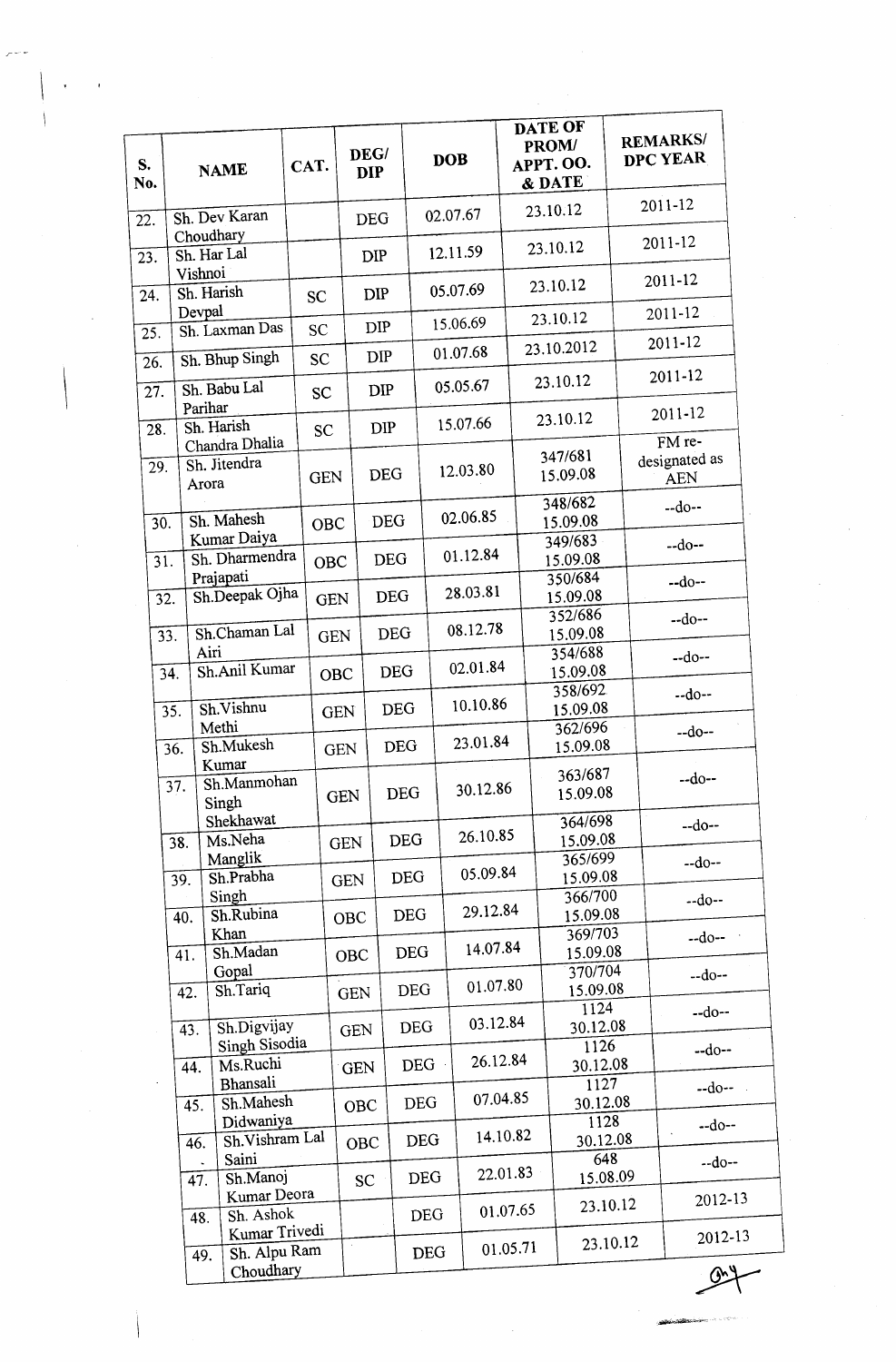| S.<br>No. | <b>NAME</b>                        | CAT.       | DEG/<br><b>DIP</b> | <b>DOB</b> | <b>DATE OF</b><br>PROM/<br>APPT. OO.<br><b>&amp; DATE</b> | <b>REMARKS/</b><br><b>DPC YEAR</b> |
|-----------|------------------------------------|------------|--------------------|------------|-----------------------------------------------------------|------------------------------------|
| 50.       | Sh. Kulveer<br>Singh Sandhu        |            | <b>DEG</b>         | 27.10.62   | 23.10.12                                                  | 2012-13                            |
| 51.       | Sh. Raj Kumar<br>Soni              | <b>OBC</b> | <b>DEG</b>         | 01.03.69   | 23.10.12                                                  | 2012-13                            |
| 52.       | Sh. Bhupendra<br>Bohra             |            | <b>DEG</b>         | 30.09.69   | 23.10.12                                                  | 2012-13                            |
| 53.       | Sh. Bhupendra<br>Singh             | <b>OBC</b> | <b>DEG</b>         | 21.05.71   | 23.10.12                                                  | 2012-13                            |
| 54.       | Sh. Manish<br>Mathur               |            | <b>DEG</b>         | 17.10.69   | 23.10.12                                                  | 2012-13                            |
| 55.       | Sh. Arvind<br>Kumar<br>Gadhwal     |            | <b>DEG</b>         | 03.05.68   | 23.10.12                                                  | 2012-13                            |
| 56.       | Sh. Bhanwar Lal<br>Choudhary       |            | <b>DIP</b>         | 05.06.60   | 23.10.12                                                  | 2012-13                            |
| 57.       | Sh. Harbans Lal<br>Arora           |            | <b>DIP</b>         | 10.07.60   | 23.10.12                                                  | 2012-13                            |
| 58.       | Sh. Abdul<br>Kalam                 |            | <b>DIP</b>         | 15.06.61   | 23.10.12                                                  | 2012-13                            |
| 59.       | Sh. Lal Singh<br>Shekhawat         |            | <b>DIP</b>         | 24.03.63   | 23.10.12                                                  | 2012-13                            |
| 60.       | Sh. Amitabh<br>Deora               |            | <b>DIP</b>         | 10.09.59   | 23.10.12                                                  | 2012-13                            |
| 61.       | Sh. Desh<br>Deepak                 |            | <b>DIP</b>         | 22.09.60   | 23.10.12                                                  | 2012-13                            |
| 62.       | Sh. Devanand<br>Dhankani           |            | <b>DIP</b>         | 17.08.61   | 23.10.12                                                  | 2012-13                            |
| 63.       | Sh. Moti Chand<br>Jain             |            | <b>DIP</b>         | 02.05.59   | 23.10.12                                                  | 2012-13                            |
| 64.       | Sh. Bhagirath<br>Singh Senkhu      |            | <b>DEG</b>         | 05.08.67   | 03.09.13                                                  | 2013-14                            |
| 65.       | Sh. Dinesh<br>Mathur               |            | <b>DEG</b>         | 12.06.66   | 03.09.13                                                  | 2013-14                            |
| 66.       | Sh. Manoj<br>Kumar Goyal           |            | <b>DEG</b>         | 29.08.70   | 03.09.13                                                  | 2013-14                            |
| 67.       | Sh. Sita Ram                       |            | <b>DEG</b>         | 08.01.69   | 03.09.13                                                  | 2013-14                            |
| 68.       | Sh. Pabu Ram<br>Siyag              |            | <b>DEG</b>         | 01.07.71   | 03.09.13                                                  | 2013-14                            |
| 69.       | Sh. Nimba Ram                      |            | <b>DEG</b>         | 12.01.68   | 03.09.13                                                  | 2013-14                            |
| 70.       | Sh. Shakti<br><b>Singh Rathore</b> |            | <b>DEG</b>         | 02.10.72   | 03.09.13                                                  | 2013-14                            |
| 71.       | Sh. Shazad<br>Khan                 |            | <b>DEG</b>         | 15.10.65   | 03.09.13                                                  | 2013-14                            |
| 72.       | Sh. Girdhari Lal<br>Jat            |            | <b>DEG</b>         | 10.03.67   | 03.09.13                                                  | 2013-14                            |
| 73.       | Sh. Narayan Lal<br>Suthar          |            | <b>DEG</b>         | 01.07.67   | 03.09.13                                                  | 2013-14                            |
| 74.       | Sh. Mahesh<br>Kumar Bohra          |            | <b>DEG</b>         | 01.07.71   | 03.09.13                                                  | 2013-14                            |
| 75.       | Sh. Sanjay<br>Kumar Mangal         |            | <b>DEG</b>         | 02.10.69   | 03.09.13                                                  | 2013-14                            |
| 76.       | Sh. Man Singh                      | <b>SC</b>  | <b>DEG</b>         | 01.07.67   | 03.09.13                                                  | 2013-14                            |
| 77.       | Sh. Mahesh<br>Kumar Bhati          | <b>SC</b>  | <b>DEG</b>         | 18.05.81   | 03.09.13                                                  | 2013-14                            |

 $Q_2$ --a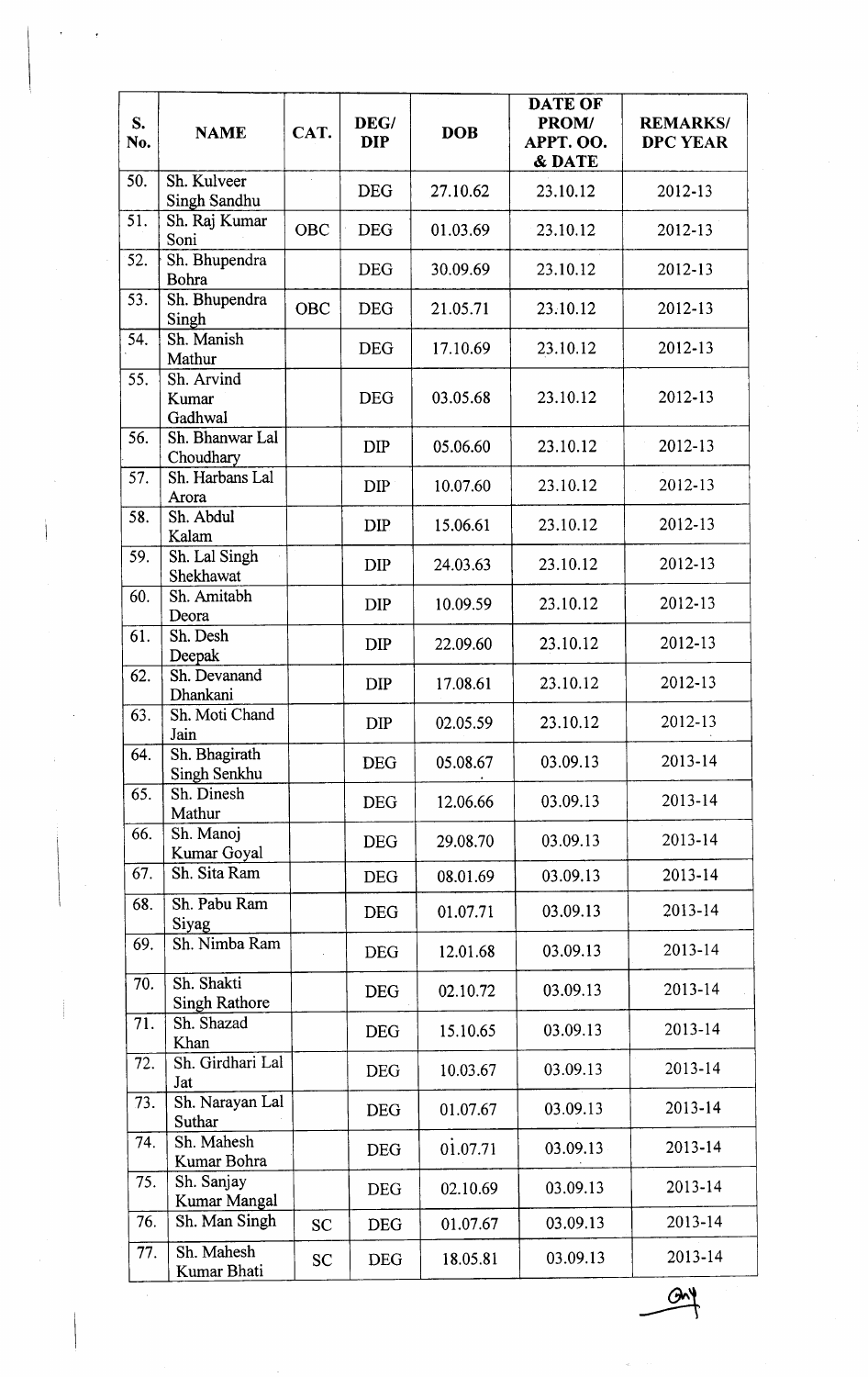| S.<br>No. | <b>NAME</b>                     | CAT.       | DEG/<br><b>DIP</b> | <b>DOB</b> | <b>DATE OF</b><br>PROM/<br>APPT. OO.<br>& DATE | <b>REMARKS/</b><br><b>DPC YEAR</b> |
|-----------|---------------------------------|------------|--------------------|------------|------------------------------------------------|------------------------------------|
| 78.       | Sh. Anil Kumar<br><b>Barwar</b> | <b>SC</b>  | <b>DEG</b>         | 10.08.78   | 03.09.13                                       | 2013-14                            |
| 79.       | Sh. Ajay Kumar<br>Tundwal       | <b>SC</b>  | <b>DEG</b>         | 02.08.79   | 03.09.13                                       | 2013-14                            |
| 80.       | Sh. Ramesh<br>Kumar Megwal      | <b>SC</b>  | <b>DEG</b>         | 25.02.82   | 03.09.13                                       | 2013-14                            |
| 81.       | Sh. Mahendra<br>Kumar Meena     | <b>ST</b>  | <b>DEG</b>         | 05.12.81   | 03.09.13                                       | 2013-14                            |
| 82.       | Sh. Prakash<br>Chand Meena      | <b>ST</b>  | <b>DEG</b>         | 11.11.82   | 03.09.13                                       | $2013 - 14$                        |
| 83.       | Sh. Vijay Singh<br>Meena        | <b>ST</b>  | <b>DEG</b>         | 02.10.83   | 03.09.13                                       | $2013 - 14$                        |
| 84.       | Sh. Ashok<br>Kumar Meena        | ST         | <b>DEG</b>         | 11.03.82   | 03.09.13                                       | 2013-14                            |
| 85.       | Sh. Rishikesh<br>Meena          | ST         | <b>DEG</b>         | 20.06.85   | 03.09.13                                       | $2013 - 14$                        |
| 86.       | Sh. Vijay Singh<br>Meena        | <b>ST</b>  | <b>DEG</b>         | 01.07.84   | 03.09.13                                       | 2013-14                            |
| 87.       | Sh. Rajesh<br>Prasad Meena      | <b>ST</b>  | <b>DEG</b>         | 25.12.84   | 03.09.13                                       | $2013 - 14$                        |
| 88.       | Sh. Shiv Ram<br>Meena           | <b>ST</b>  | <b>DEG</b>         | 10.07.86   | 03.09.13                                       | 2013-14                            |
| 89.       | Sh. Sanjay<br>Meena             | <b>ST</b>  | <b>DEG</b>         | 12.11.83   | 03.09.13                                       | 2013-14                            |
| 90.       | Sh. Madan Lal<br>Sharma         |            | <b>DIP</b>         | 29.07.61   | 03.09.13                                       | 2013-14                            |
| 91.       | Sh. Bhaga Ram<br>Pediwal        |            | <b>DEG</b>         | 26.05.68   | 01.10.13                                       | 2013-14                            |
| 92.       | Sh. Jaipal Singh<br>Choudhary   |            | <b>DEG</b>         | 10.05.70   | 01.10.13                                       | 2013-14                            |
| 93.       | Sh. Jogendra<br>Singh           | <b>SC</b>  | <b>DEG</b>         | 20.10.83   | 01.10.13                                       | 2013-14                            |
| 94.       | Sh. Mahadan<br>Charan           |            | <b>DIP</b>         | 06.07.59   | 01.10.13                                       | 2013-14                            |
| 95.       | Sh. Bhanwar<br>Ram<br>Choudhary |            | <b>DEG</b>         | 16.08.72   | 13.12.13                                       | 2013-14                            |
| 96.       | Sh. Radhey<br>Shyam Tak         |            | <b>DEG</b>         | 01.07.69   | 13.12.13                                       | 2013-14                            |
| 97.       | Sh. Suresh<br>Kumar Sethia      |            | <b>DEG</b>         | 10.04.72   | 13.12.13                                       | 2013-14                            |
| 98.       | Sh. Mahipal<br>Singh Parihar    |            | <b>DEG</b>         | 28.06.71   | 13.12.13                                       | 2013-14                            |
| 99.       | Sh. Arvind Jain                 |            | <b>DEG</b>         | 13.10.71   | 13.12.13                                       | 2013-14                            |
| 100.      | Sh. Sonam<br>Dutta              |            | <b>DEG</b>         | 06.10.69   | 22.08.14                                       | 2014-15                            |
| 101.      | Sh. Babu Lal<br>Sirvi           |            | <b>DEG</b>         | 01.01.70   | 22.08.14                                       | 2014-15                            |
| 102.      | Sh. Sunil<br>Choudhary          |            | <b>DEG</b>         | 24.08.69   | 22.08.14                                       | 2014-15                            |
| 103.      | Sh. Mohd.<br>Abrar Ahmed        | <b>OBC</b> | <b>DEG</b>         | 25.09.67   | 22.08.14                                       | 2014-15                            |
| 104.      | Sh. Chetan<br>Prakash Suthar    | OBC        | <b>DEG</b>         | 01.07.66   | 22.08.14                                       | 2014-15                            |

 $\overline{\mathbb{G}^{\mathsf{h}}}$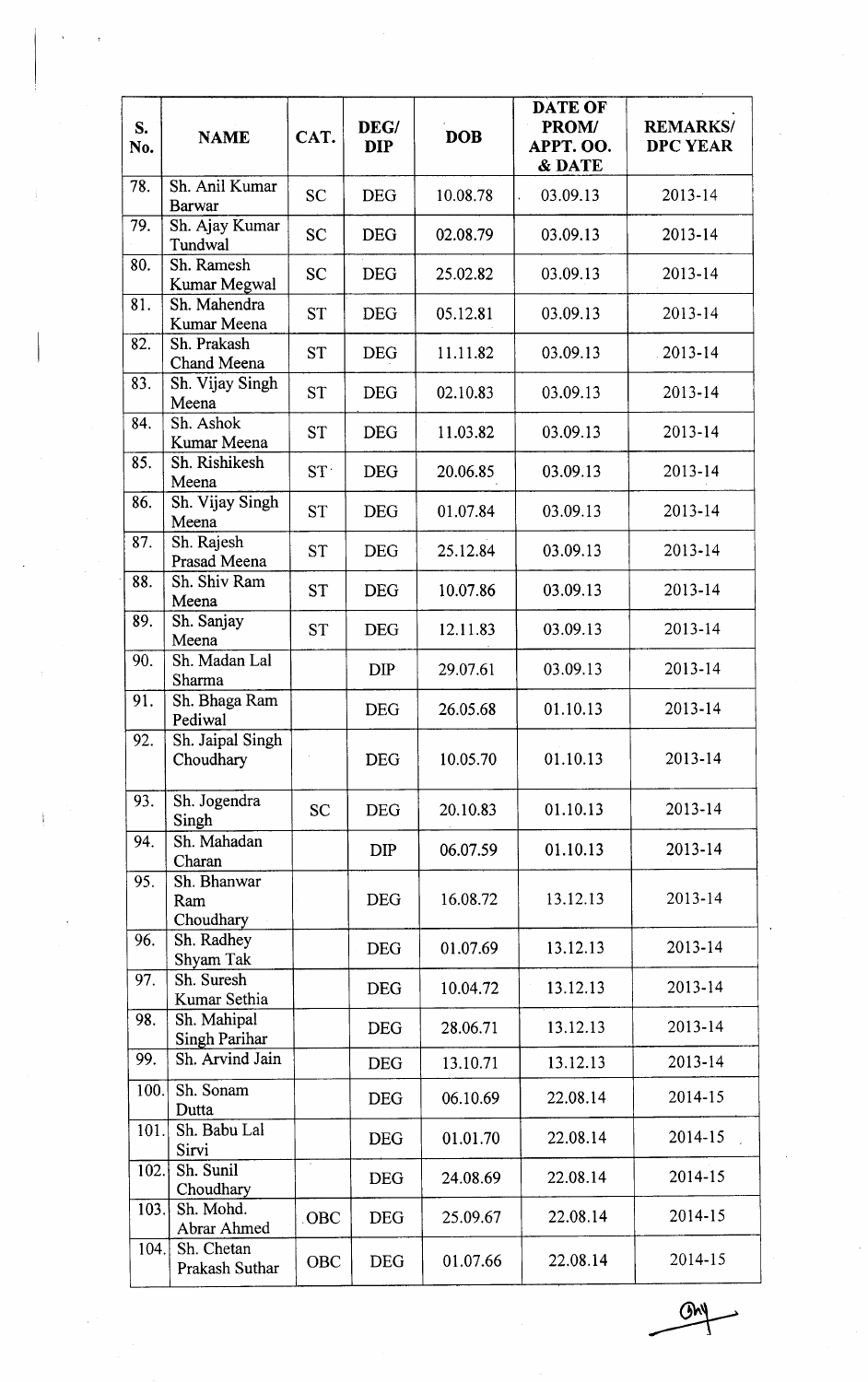| S.<br>No. | <b>NAME</b>                        | CAT.       | DEG/<br><b>DIP</b> | <b>DOB</b> | <b>DATE OF</b><br>PROM/<br>APPT. OO.<br>& DATE | <b>REMARKS/</b><br><b>DPC YEAR</b> |
|-----------|------------------------------------|------------|--------------------|------------|------------------------------------------------|------------------------------------|
| 105.      | Sh. Budha Ram<br>Vishnoi           |            | <b>DEG</b>         | 01.06.70   | 22.08.14                                       | 2014-15                            |
| 106.      | Sh. Jawari Lal<br>Choudhary        |            | <b>DEG</b>         | 21.03.71   | 22.08.14                                       | 2014-15                            |
| 107.      | Sh. Satish<br>Chand Sharma         | <b>OBC</b> | <b>DEG</b>         | 17.02.73   | 22.08.14                                       | $2014 - 15$                        |
| 108.      | Sh. Girraj<br>Prasad Jajoriya      | <b>SC</b>  | <b>DEG</b>         | 01.07.73   | 22.08.14                                       | 2014-15                            |
| 109.      | Sh. Mohan Ram<br><b>Baral</b>      | <b>SC</b>  | <b>DEG</b>         | 13.05.84   | 22.08.14                                       | 2014-15                            |
| 110.      | Sh. Manoj<br>Kumar<br>Tungariya    | <b>SC</b>  | <b>DEG</b>         | 10.09.72   | 22.08.14                                       | 2014-15                            |
| 111.      | Sh.Gemra Ram<br>Garg               | <b>SC</b>  | <b>DEG</b>         | 22.02.80   | 22.08.14                                       | 2014-15                            |
| 112.      | Sh. Bhagwan<br>Singh Bhati         |            | <b>DIP</b>         | 26.01.60   | 22.08.14                                       | $2014 - 15$                        |
| 113.      | Sh. Bhanwar Lal<br>Vishnoi         |            | <b>DIP</b>         | 05.03.60   | 22.08.14                                       | 2014-15                            |
| 114.      | Sh. Ajay Kumar<br>Singh            |            | DEG <sup>®</sup>   | 20.09.71   | 01.09.14                                       | 2014-15                            |
| 115.      | Sh. Sunil Bohra                    |            | <b>DEG</b>         | 05.01.71   | 01.10.14                                       | 2014-15                            |
| 116.      | Sh. Virendra<br>Singh Kavia        | <b>OBC</b> | <b>DEG</b>         | 08.12.73   | 01.10.14                                       | 2014-15                            |
| 117.      | Smt. Vandana<br>Purohit            |            | <b>DEG</b>         | 15.08.66   | 11.03.15                                       | 2014-15                            |
| 118.      | Sh. Pradeep<br>Bodana              | <b>SC</b>  | <b>DEG</b>         | 03.07.75   | 11.03.15                                       | 2014-15                            |
| 119.      | Sh. Shantanu<br>Kumar Singhal      |            | <b>DEG</b>         | 29.12.73   | 01.06.16                                       | 2015-16                            |
| 120.      | Sh. Rakesh<br>Kumar Sharma         |            | <b>DEG</b>         | 26.01.73   | 01.06.16                                       | 2015-16                            |
| 121.      | Sh. Manish<br>Sharma               |            | <b>DEG</b>         | 10.09.72   | 01.06.16                                       | 2015-16                            |
| 122.      | Sh. Mahendra<br>Kumar Ola          |            | <b>DEG</b>         | 15.01.70   | 01.06.16                                       | 2015-16                            |
| 123.      | Sh. Rajendra<br>Singh<br>Shekhawat |            | <b>DEG</b>         | 31.05.74   | 01.06.16                                       | 2015-16                            |
| 124.      | Sh. Shaitan<br>Singh Sisodia       | <b>OBC</b> | <b>DEG</b>         | 05.04.71   | 01.06.16                                       | 2015-16                            |
| 125.      | Sh. Inder Dan<br>Charan            |            | <b>DEG</b>         | 02.10.76   | 01.06.16                                       | 2015-16                            |
| 126.      | Smt. Veena<br>Pareek               |            | <b>DEG</b>         | 28.11.74   | 01.06.16                                       | 2015-16                            |
| 127.      | Sh. Sudhir<br>Kumar Sharma         | <b>OBC</b> | <b>DEG</b>         | 28.10.75   | 01.06.16                                       | 2015-16                            |
| 128.      | Sh. Baldev<br>Singh                | <b>OBC</b> | <b>DEG</b>         | 28.12.75   | 01.06.16                                       | 2015-16                            |
| 129.      | Sh. Pratapa<br>Ram                 |            | <b>DEG</b>         | 15.11.71   | 01.06.16                                       | 2015-16                            |
| 130.      | Sh. Bhawani<br>Singh<br>Shekhawat  |            | <b>DEG</b>         | 20.02.69   | 01.06.16                                       | 2015-16                            |

 $\overline{\phantom{0}}$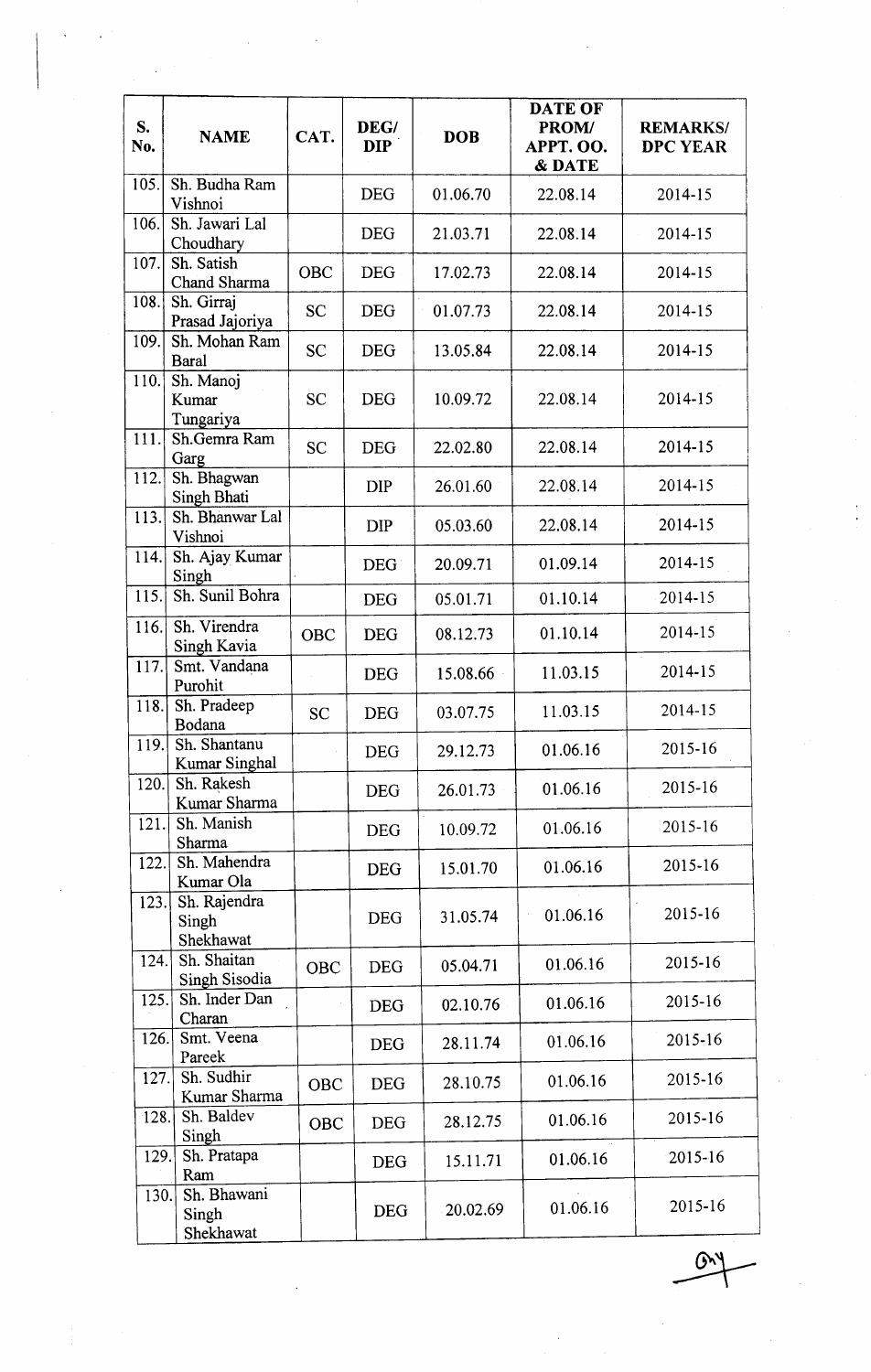| S.<br>No. | <b>NAME</b>                       | CAT.       | DEG/<br><b>DIP</b> | <b>DOB</b> | <b>DATE OF</b><br>PROM/<br>APPT. OO.<br>& DATE | <b>REMARKS/</b><br><b>DPC YEAR</b> |
|-----------|-----------------------------------|------------|--------------------|------------|------------------------------------------------|------------------------------------|
| 131.      | Sh. Pradeep<br>Kumar<br>Choudhary |            | <b>DEG</b>         | 04.10.70   | 01.06.16                                       | 2015-16                            |
| 132.      | Sh. Poonma<br>Ram Vishnoi         |            | <b>DEG</b>         | 30.06.72   | 01.06.16                                       | 2015-16                            |
| 133.      | Sh. Laxman<br>Singh Gehlot        | <b>OBC</b> | <b>DEG</b>         | 07.06.70   | 01.06.16                                       | 2015-16                            |
| 134.      | Sh. Ugara Ram<br>Choudhary        |            | <b>DEG</b>         | 20.06.71   | 01.06.16                                       | 2015-16                            |
| 135.      | Sh. Vikash<br>Gupta               |            | <b>DEG</b>         | 02.10.81   | 01.06.16                                       | 2015-16                            |
| 136.      | Sh. Sanjay<br>Kumar Yadav         | <b>OBC</b> | <b>DEG</b>         | 20.10.78   | 01.06.16                                       | 2015-16                            |
| 137.      | Sh. Sandeep<br>Dave               |            | <b>DEG</b>         | 23.09.80   | 01.06.16                                       | 2015-16                            |
| 138.      | Sh. Jitendra<br>Tomer             |            | <b>DEG</b>         | 04.02.82   | 01.06.16                                       | 2015-16                            |
| 139.      | Sh. Abdul<br>Majid                |            | <b>DEG</b>         | 20.10.76   | 01.06.16                                       | 2015-16                            |
| 140.      | Sh. Ranjeet<br>Kumar              |            | <b>DEG</b>         | 08.07.79   | 01.06.16                                       | 2015-16                            |
| 141.      | Sh. Bharat<br>Kumar Deora         |            | <b>DEG</b>         | 30.06.81   | 01.06.16                                       | $2015 - 16$                        |
| 142.      | Sh. Manish<br>Kalara              |            | <b>DEG</b>         | 02.11.80   | 01.06.16                                       | 2015-16                            |
| 143.      | Sh.Mukesh<br>Kumar                | <b>SC</b>  | <b>DEG</b>         | 05.06.83   | 01.06.16                                       | 2015-16                            |
| 144.      | Sh. Arun<br>Kumar Bodana          | <b>SC</b>  | <b>DEG</b>         | 17.06.68   | 01.06.16                                       | 2015-16                            |
| 145.      | Sh. Ramesh<br>Barupal             | <b>SC</b>  | <b>DEG</b>         | 15.05.82   | 01.06.16                                       | 2015-16                            |
| 146.      | Sh. Sohan Lal                     | <b>SC</b>  | <b>DEG</b>         | 28.10.84   | 01.06.16                                       | 2015-16                            |
| 147.      | Sh. Pradeep<br>Kumar              | <b>SC</b>  | <b>DEG</b>         | 05.09.84   | 01.06.16                                       | 2015-16                            |
| 148.      | Sh. Kheta Ram<br>Panwar           | <b>SC</b>  | <b>DEG</b>         | 15.11.77   | 01.06.16                                       | 2015-16                            |
| 149.      | Sh.Deependra<br>Malhotra          | <b>SC</b>  | <b>DEG</b>         | 20.06.84   | 01.06.16                                       | 2015-16                            |
| 150.      | Sh. Hemant<br>Kumar Aswani        | <b>SC</b>  | <b>DEG</b>         | 01.07.84   | 01.06.16                                       | 2015-16                            |
| 151.      | Sh. Shashi Kant<br>Meena          | <b>ST</b>  | <b>DEG</b>         | 24.06.85   | 01.06.16                                       | 2015-16                            |
| 152.      | Sh. Rajesh<br>Kumar Meena         | <b>ST</b>  | <b>DEG</b>         | 07.10.85   | 01.06.16                                       | 2015-16                            |
| 153.      | Sh. Rajendra<br>Meena             | <b>ST</b>  | <b>DEG</b>         | 23.10.86   | 01.06.16                                       | 2015-16                            |
| 154.      | Sh. Ram Singh<br>Meena            | <b>ST</b>  | <b>DEG</b>         | 05.07.80   | 01.06.16                                       | 2015-16                            |
| 155.      | Sh. Rajesh<br>Kumar Buriya        | <b>ST</b>  | <b>DEG</b>         | 01.07.88   | 01.06.16                                       | 2015-16                            |
| 156.      | Sh. Manmeet<br>Kumar Pratihar     | <b>ST</b>  | <b>DEG</b>         | 01.07.87   | 01.06.16                                       | 2015-16                            |
| 157.      | Sh. Tej Prakash<br>Gehlot         |            | <b>DIP</b>         | 06.06.61   | 01.06.16                                       | 2015-16                            |
| 158.      | Sh. Pukh Raj<br>Sethia            |            | <b>DIP</b>         | 15.10.60   | 01.06.16                                       | 2015-16                            |

 $\mathbb{R}^4$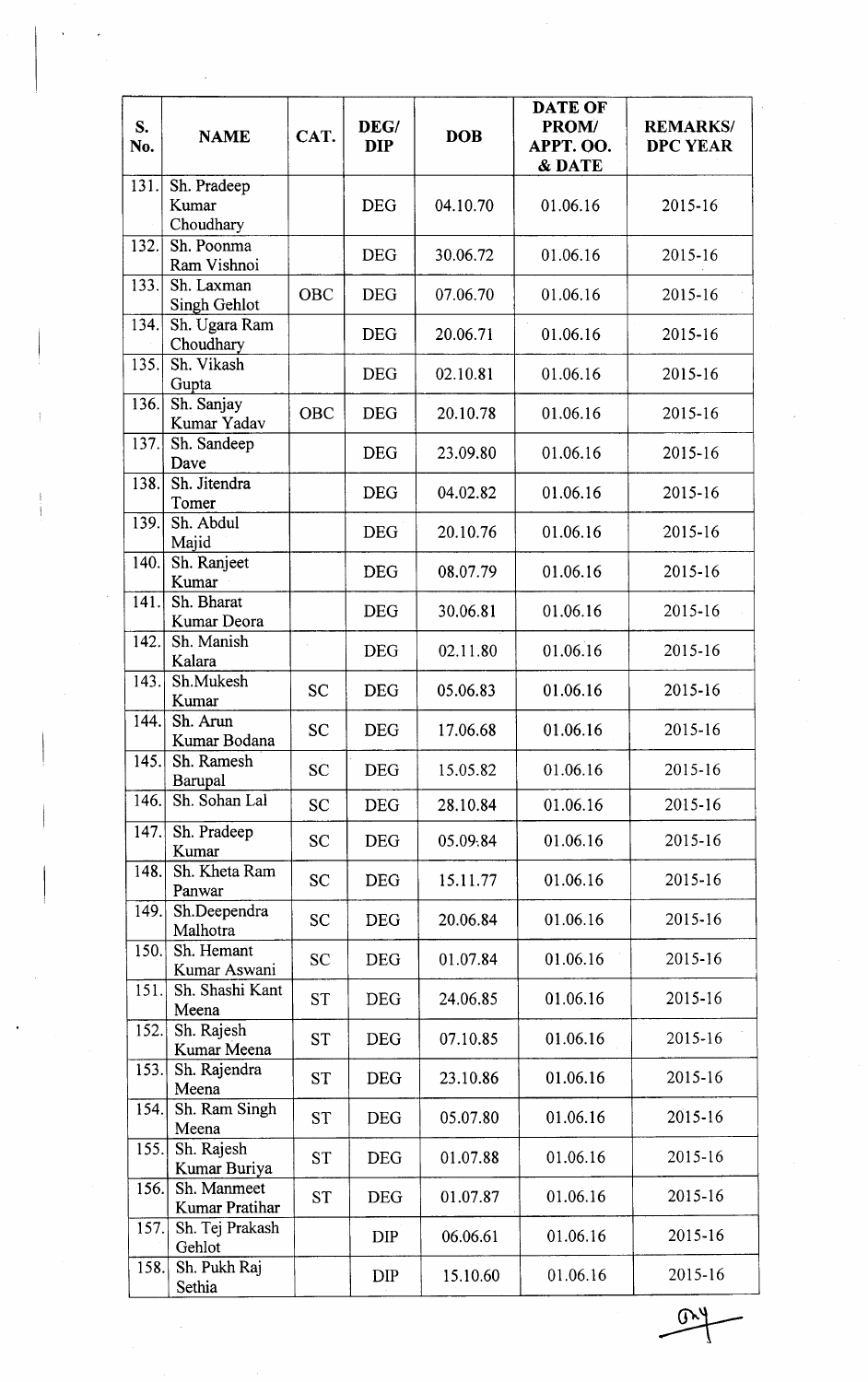|      | S.<br><b>NAME</b><br>No.                   | CAT.      | DEG/<br><b>DIP</b> | <b>DOB</b> | <b>DATE OF</b><br>PROM/<br>APPT. OO.<br>& DATE | <b>REMARKS/</b><br><b>DPC YEAR</b> |
|------|--------------------------------------------|-----------|--------------------|------------|------------------------------------------------|------------------------------------|
|      | 159.<br>Sh. Sanjeev<br>Gupta               |           | <b>DIP</b>         | 01.12.60   | 01.06.16                                       | 2015-16                            |
|      | 160.<br>Sh. Satish<br>Kumar Sharma         |           | <b>DIP</b>         | 27.07.59   | 01.06.16                                       | 2015-16                            |
|      | 161.<br>Sh. Inderjeet<br>Singh Arora       |           | <b>DIP</b>         | 09.09.62   | 05.09.16                                       | 2016-17                            |
|      | 162.<br>Sh. Mohan<br><b>Singh Rathore</b>  |           | <b>DIP</b>         | 16.02.63   | 05.09.16                                       | 2016-17                            |
|      | 163.<br>Sh. Harish Soni                    |           | <b>DEG</b>         | 03.08.78   | 05.09.16                                       | 2016-17                            |
|      | 164.<br>Sh. Ishrat Ali<br>Gauri            |           | <b>DEG</b>         | 29.05.81   | 05.09.16                                       | 2016-17                            |
|      | 165.<br>Sh. Kailash<br>Choudhary           |           | <b>DEG</b>         | 12.12.78   | 05.09.16                                       | 2016-17                            |
|      | 166.<br>Sh. Jitendra<br>Singh<br>Shekhawat |           | <b>DEG</b>         | 13.02.78   | 05.09.16                                       | 2016-17                            |
|      | 167.<br>Sh. Sita Ram<br>Chouhan            | <b>SC</b> | <b>DIP</b>         | 15.06.77   | 05.09.16                                       | 2016-17                            |
|      | 168.<br>Sh. Amart Lal<br>Jatav             | <b>SC</b> | <b>DIP</b>         | 26.01.81   | 05.09.16                                       | 2016-17                            |
|      | 169.<br>Sh. Nishant<br>Dhunna              |           | <b>DEG</b>         | 18.10.93   | 677/1414<br>dt.01.02.17                        | DR 2016-17                         |
|      | 170.<br>Sh. Sanjay Saran                   |           | <b>DEG</b>         | 15.04.93   | 677/1414<br>dt.01.02.17                        | DR 2016-17                         |
|      | 171.<br>Sh. Govind Nath                    |           | <b>DEG</b>         | 18.04.94   | 677/1414<br>dt.01.02.17                        | DR 2016-17                         |
| 172. | Sh. Anil Sheoran                           |           | <b>DEG</b>         | 22.05.93   | 677/1414<br>dt.01.02.17                        | DR 2016-17                         |
|      | 173.<br>Sh. Veer Singh                     |           | <b>DEG</b>         | 03.02.93   | 677/1414<br>dt.01.02.17                        | DR 2016-17                         |
| 174. | Sh. Bhajan Lal<br>Matwala                  |           | <b>DEG</b>         | 23.08.93   | 677/1414<br>dt.01.02.17                        | DR 2016-17                         |
| 175. | Sh. Rakesh<br>Kumar                        |           | <b>DEG</b>         | 01.08.92   | 677/1414<br>dt.01.02.17                        | DR 2016-17                         |
| 176. | Sh. Naveen<br>Kumar Yadav                  |           | <b>DEG</b>         | 24.08.93   | 677/1414<br>dt.01.02.17                        | DR 2016-17                         |
| 177. | Sh. Rajendra<br>Legha                      |           | <b>DEG</b>         | 21.012.91  | 677/1414<br>dt.01.02.17                        | DR 2016-17                         |
| 178. | Sh. Rahul<br>Choudhary                     |           | <b>DEG</b>         | 09.10.92   | 677/1414<br>dt.01.02.17                        | DR 2016-17                         |
| 179. | Ms. Yogita                                 |           | <b>DEG</b>         | 15.06.92   | 677/1414<br>dt.01.02.17                        | DR 2016-17                         |
| 180. | Sh. Pushpender<br>Singh                    | <b>SC</b> | DEG                | 03.09.89   | 677/1414<br>dt.01.02.17                        | DR 2016-17                         |
| 181. | Sh. Mukesh<br>Kumar Dewra                  | <b>SC</b> | <b>DEG</b>         | 21.010.92  | 677/1414                                       | DR 2016-17                         |
| 182. | Ms. Rekha<br>Choudhary                     |           | <b>DEG</b>         | 25.05.89   | dt.01.02.17<br>677/1414                        | DR 2016-17                         |
| 183. | Ms. Jyoti Panwar                           |           | <b>DEG</b>         | 27.07.92   | dt.01.02.17<br>677/1414                        | DR 2016-17                         |
| 184. | Ms. Anuradha<br>Ujjwal                     |           | <b>DEG</b>         | 12.09.83   | dt.01.02.17<br>677/1414.                       | DR 2016-17                         |
| 185. | Sh. Deepak<br>Mourya                       | <b>SC</b> | <b>DEG</b>         | 03.09.93   | dt.01.02.17<br>677/1414                        |                                    |
| 186. | Sh. Arun                                   | <b>ST</b> | <b>DEG</b>         | 16.10.92   | dt.01.02.17<br>677/1414                        | DR 2016-17                         |
|      |                                            |           |                    |            | dt.01.02.17                                    | DR 2016-17                         |

 $\frac{1}{\sqrt{2}}$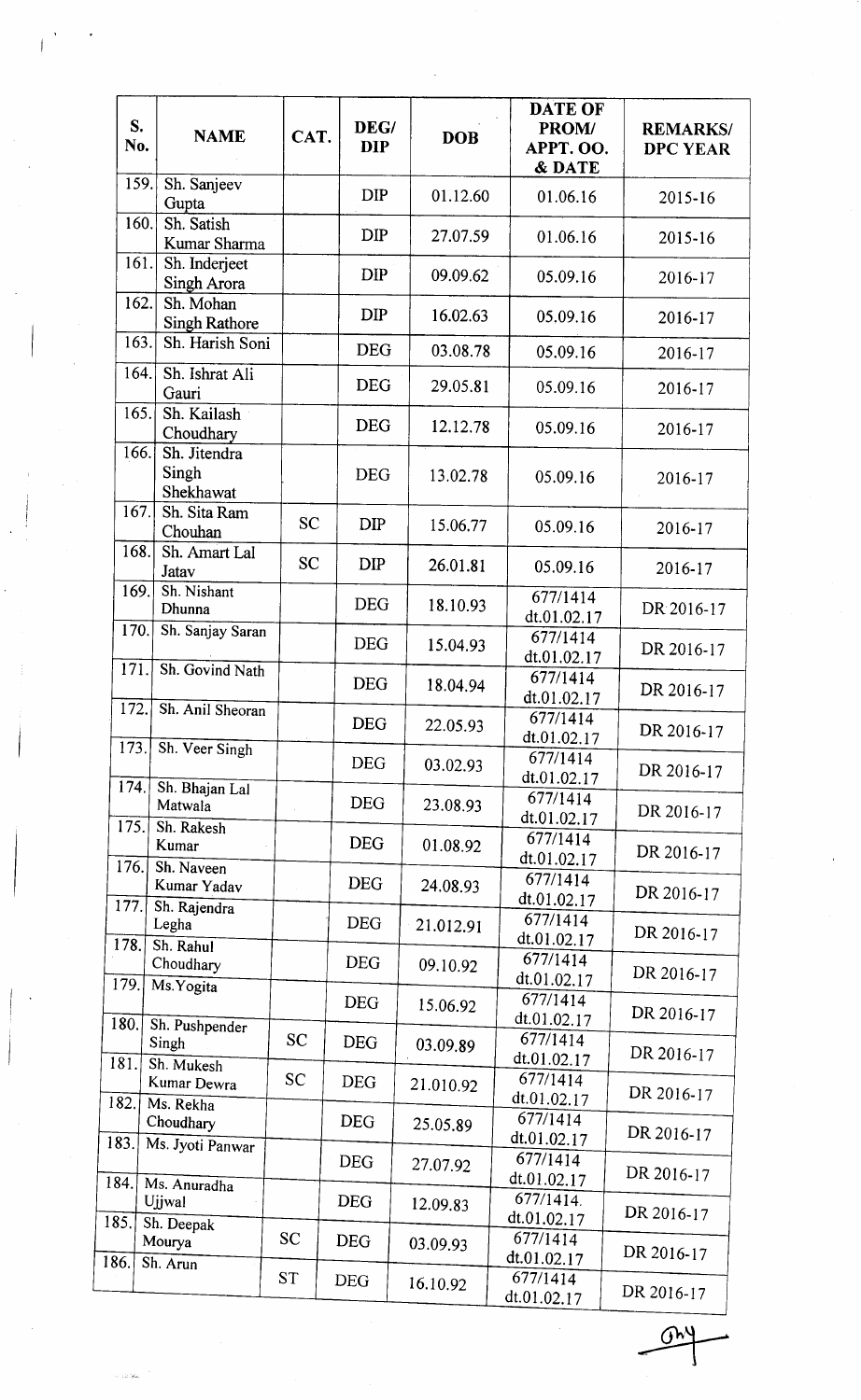| S.<br>No. | <b>NAME</b>                  | CAT.       | DEG/<br><b>DIP</b> | <b>DOB</b> | <b>DATE OF</b><br>PROM/<br>APPT. OO.<br>& DATE | <b>REMARKS/</b><br><b>DPC YEAR</b> |
|-----------|------------------------------|------------|--------------------|------------|------------------------------------------------|------------------------------------|
| 187.      | Sh. Love Kumar<br>Meena      | <b>ST</b>  | <b>DEG</b>         | 12.04.90   | 677/1414<br>dt.01.02.17                        | DR 2016-17                         |
| 188.      | Sh. Naresh<br>Kumar          |            | <b>DEG</b>         | 06.06.93   | 677/1414<br>dt.01.02.17                        | DR 2016-17                         |
| 189.      | Sh. Virendra<br>Singh Panwar |            | <b>DEG</b>         | 29.12.80   | 01.09.17                                       | 2017-18                            |
| 190.      | Sh. Anil Kumar               |            | <b>DEG</b>         | 12.11.82   | 01.09.17                                       | 2017-18                            |
| 191.      | Sh.Ramsukh<br>Dudi           |            | <b>DEG</b>         | 11.06.79   | 01.09.17                                       | 2017-18                            |
| 192.      | Sh. Dilip<br>Kumar Sharma    |            | <b>DEG</b>         | 18.02.81   | 01.09.17                                       | 2017-18                            |
| 193.      | Sh. Parveen<br>Parihar       |            | <b>DEG</b>         | 11.10.77   | 01.09.17                                       | 2017-18                            |
| 194.      | Mahesh Kumar<br>Nagar        |            | <b>DEG</b>         | 12.03.78   | 01.09.17                                       | 2017-18                            |
| 195.      | Sh. Gajendra<br>Devra        |            | <b>DEG</b>         | 09.01.81   | 01.09.17                                       | 2017-18                            |
| 196.      | Purushottam<br>Nagar         |            | <b>DEG</b>         | 09.10.80   | 02.01.19<br>w.e.f.<br>01.09.17                 | 2017-18                            |
| 197.      | Sh.Dinesh Soni               |            | <b>DEG</b>         | 01.07.77   | 01.09.17                                       | 2017-18                            |
| 198.      | Sh. Devendra<br>Vyas         |            | <b>DEG</b>         | 01.07.75   | 01.09.17                                       | 2017-18                            |
| 199.      | Sh. Chandra<br>Shekhar Ojha  |            | <b>DEG</b>         | 05.07.84   | 01.09.17                                       | 2017-18                            |
| 200.      | Sh. Hanuman<br>Singh Jhakar  |            | <b>DIP</b>         | 10.02.63   | 01.09.17                                       | 2017-18                            |
| 201.      | Sh. Jitendra K.<br>Chawala   |            | <b>DIP</b>         | 14.11.65   | 01.09.17                                       | 2017-18                            |
| 202.      | Sh. Duli Chand<br>Beniwal    |            | <b>DIP</b>         | 15.07.60   | 01.09.17                                       | 2017-18                            |
| 203.      | Sh.Manga Ram<br>Choudhary    |            | <b>DIP</b>         | 04.04.66   | 01.09.17                                       | 2017-18                            |
| 204.      | Sh. Sayar Ram<br>Vishnoi     |            | <b>DIP</b>         | 12.06.62   | 01.09.17                                       | 2017-18                            |
| 205.      | Sh. Bhoma Ram<br>Choudhary   |            | <b>DIP</b>         | 24.05.63   | 01.09.17                                       | 2017-18                            |
| 206.      | Sh. Sushil<br>Kumar Verma    | <b>SC</b>  | DIP                | 01.07.76   | 01.09.17                                       | 2017-18                            |
| 207.      | Sh.Chhagan Lal<br>Meena      | <b>ST</b>  | <b>DIP</b>         | 20.04.80   | 01.09.17                                       | 2017-18                            |
| 208.      | Sh. Mukesh<br>Kumar Meena    | <b>ST</b>  | <b>DIP</b>         | 22.06.76   | 01.09.17                                       | 2017-18                            |
| 209.      | Sh. Amit Roat                | <b>ST</b>  | <b>DIP</b>         | 01.02.76   | 01.09.17                                       | 2017-18                            |
| 210.      | Sh. Inderjeet<br>Meena       | <b>ST</b>  | <b>DIP</b>         | 14.03.78   | 01.09.17                                       | 2017-18                            |
| 211.      | Sh. Ramesh<br>Kumar          |            | <b>DEG</b>         | 15.09.91   | 17/21 dt.<br>06.04.17                          | DR 2016-17                         |
| 212.      | Sh. Shashi Kant<br>Kulharia  |            | <b>DEG</b>         | 02.01.94   | 224/383 dt.<br>13.06.2017                      | DR 2016-17                         |
| 213.      | Sh. Vikram<br>Gurjar         | <b>SBC</b> | <b>DEG</b>         | 17.12.92   | 224/383 dt.<br>13.06.2017                      | DR 2016-17                         |
| 214.      | Sh. Gaurav<br>Goswami        | <b>GEN</b> | <b>DEG</b>         | 08.02.83   | 343/646<br>29.08.18                            | 2018-19                            |
|           |                              |            |                    |            |                                                |                                    |
|           |                              |            |                    |            |                                                |                                    |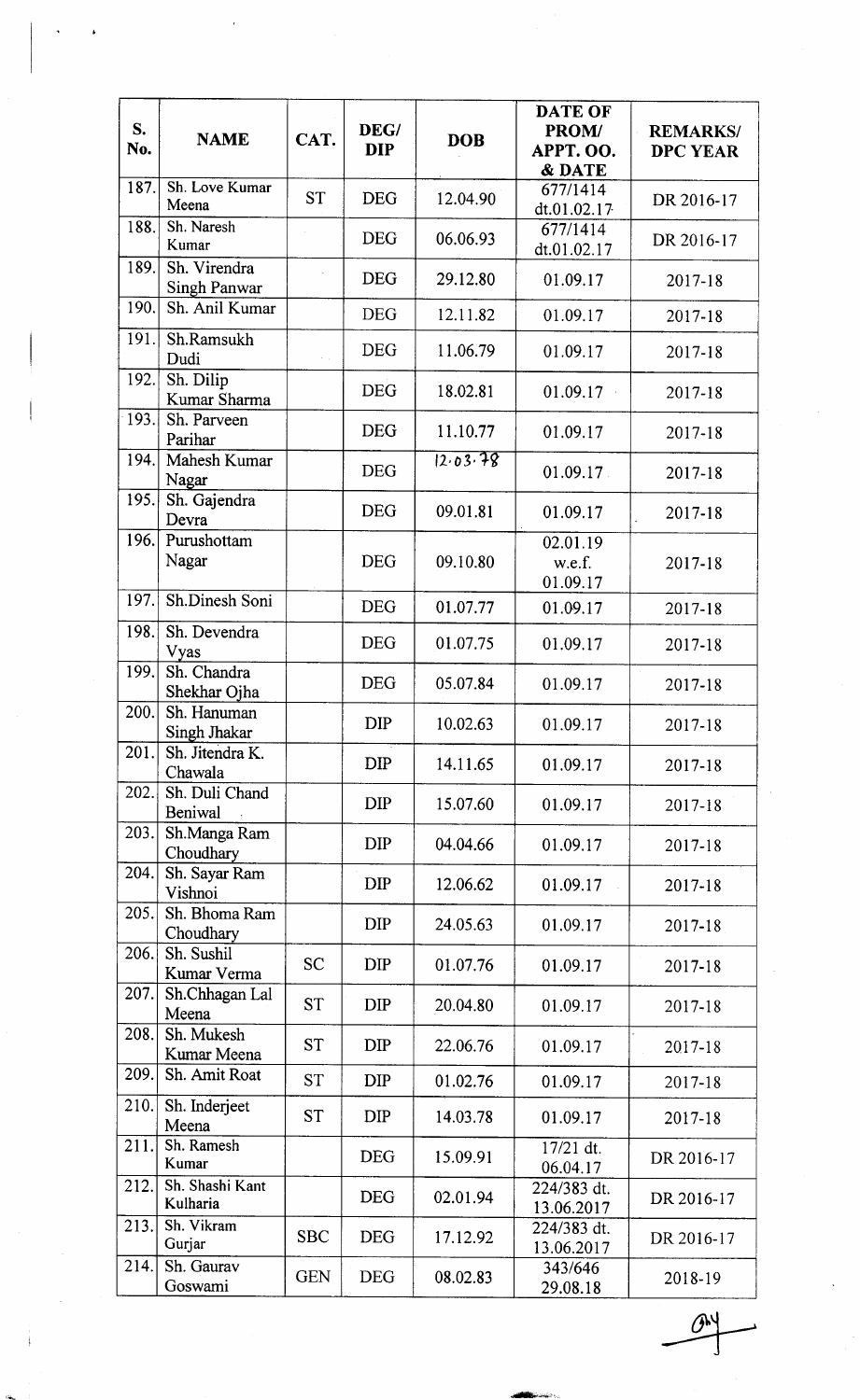| S.<br>No. | <b>NAME</b>                          | CAT.       | DEG/<br><b>DIP</b> | <b>DOB</b> | <b>DATE OF</b><br>PROM/<br>APPT. OO.<br>& DATE | <b>REMARKS/</b><br><b>DPC YEAR</b> |
|-----------|--------------------------------------|------------|--------------------|------------|------------------------------------------------|------------------------------------|
| 215.      | Sh. Sanjeev K.<br><b>Bansal</b>      | <b>GEN</b> | <b>DEG</b>         | 10.09.78   | 343/646<br>29.08.18                            | 2018-19                            |
| 216.      | Sh. Sandeep<br>Tater                 | <b>GEN</b> | <b>DEG</b>         | 16.08.81   | 343/646<br>29.08.18                            | 2018-19                            |
| 217.      | Sh. Bhupendra<br>Singh<br>Rajpurohit | <b>GEN</b> | <b>DEG</b>         | 16.04.84   | 343/646<br>29.08.18                            | 2018-19                            |
| 218.      | Sh. Om Prakash                       | <b>OBC</b> | <b>DEG</b>         | 31.07.83   | 343/646<br>29.08.18                            | 2018-19                            |
| 219.      | Sh. Naveen<br>Kumar                  | <b>OBC</b> | <b>DEG</b>         | 04.07.80   | 343/646<br>29.08.18                            | 2018-19                            |
| 220.      | Sh. Rajesh<br>Kumar Soni             | <b>OBC</b> | <b>DEG</b>         | 03.03.83   | 343/646<br>29.08.18                            | 2018-19                            |
| 221.      | Sh. Harsh<br>Vaishnav                | <b>OBC</b> | <b>DEG</b>         | 11.08.82   | 343/646<br>29.08.18                            | 2018-19                            |
| 222.      | Smt. Priyanka<br>Choudhary           | OBC        | <b>DEG</b>         | 15.09.82   | 343/646<br>29.08.18                            | 2018-19                            |
| 223.      | Smt. Kalpana<br>Acharya              | <b>OBC</b> | <b>DEG</b>         | 12.12.84   | 343/646<br>29.08.18                            | 2018-19                            |
| 224.      | Smt. Shweta<br>Thanvi                | <b>GEN</b> | <b>DEG</b>         | 13.02.83   | 343/646<br>29.08.18                            | 2018-19                            |
| 225.      | Smt. Sarika<br>Yadav                 | <b>GEN</b> | <b>DEG</b>         | 25.06.80   | 675/1125<br>02.01.19                           | $2018 - 19$<br>w.e.f 29.08.18      |
| 226.      | Sh. Shiv Kumar<br>Pathak             | <b>GEN</b> | <b>DEG</b>         | 02.09.77   | 343/646<br>29.08.18                            | 2018-19                            |
| 227.      | Sh. Dinesh<br>Kumar Yadav            | <b>GEN</b> | <b>DEG</b>         | 28.08.83   | 676/1126<br>02.01.19                           | 2018-19<br>w.e.f 29.08.18          |
| 228.      | Sh. Bhupendra<br>Lavaniya            | <b>GEN</b> | <b>DEG</b>         | 07.06.82   | 343/646<br>29.08.18                            | 2018-19                            |
| 229.      | Sh. Mukesh<br>Satyani                | <b>GEN</b> | <b>DEG</b>         | 01.07.81   | 343/646<br>29.08.18                            | 2018-19                            |
| 230.      | Ms. Preeti<br>Goyal                  | <b>SC</b>  | <b>DEG</b>         | 14.04.85   | 343/646<br>29.08.18                            | 2018-19                            |
| 231.      | Sh. Narendra<br>Songara              | <b>SC</b>  | <b>DEG</b>         | 22.08.85   | 532/832<br>05.10.18                            | 2018-19<br>w.e.f 29.08.18          |
| 232.      | Sh. Saroj<br>Kumari                  | <b>SC</b>  | <b>DEG</b>         | 14.06.87   | 343/646<br>29.08.18                            | 2018-19                            |
| 233.      | Sh. Mithilesh<br>Kumar               | <b>SC</b>  | <b>DEG</b>         | 06.08.86   | 343/646<br>29.08.18                            | 2018-19                            |
| 234.      | Sh. Shivkesh<br>Jareda               | <b>ST</b>  | <b>DEG</b>         | 05.07.88   | 343/646<br>29.08.18                            | 2018-19                            |
| 235.      | Sh. Amit Karol                       | <b>ST</b>  | <b>DEG</b>         | 15.05.85   | 535/835<br>05.10.18                            | 2018-19                            |
| 236.      | Sh. Ashok<br>Kumar Meena             | <b>ST</b>  | <b>DEG</b>         | 02.07.89   | 343/646<br>29.08.18                            | 2018-19                            |
| 237.      | Sh. Ram Avtar<br>Meena               | <b>ST</b>  | <b>DEG</b>         | 16.12.87   | 343/646<br>29.08.18                            | 2018-19                            |
| 238.      | Sh. Raj Kumar<br>Meena               | <b>ST</b>  | <b>DEG</b>         | 06.07.88   | 343/646<br>29.08.18                            | 2018-19                            |
| 239.      | Sh. Nawal<br>Kishor Meena            | <b>ST</b>  | <b>DEG</b>         | 01.07.86   | 343/646<br>29.08.18                            | 2018-19                            |
| 240.      | Sh. Narsi Lal<br>Meena               | <b>ST</b>  | <b>DEG</b>         | 15.07.87   | 531/831<br>05.10.18                            | 2018-19<br>w.e.f 29.08.18          |
| 241.      | Sh. Ajay Kumar<br>Jain               |            | <b>DIP</b>         | 07.11.68   | 343/646<br>29.08.18                            | 2018-19                            |

 $\mathbf{D}'$ 

 $\pmb{\cdot}$